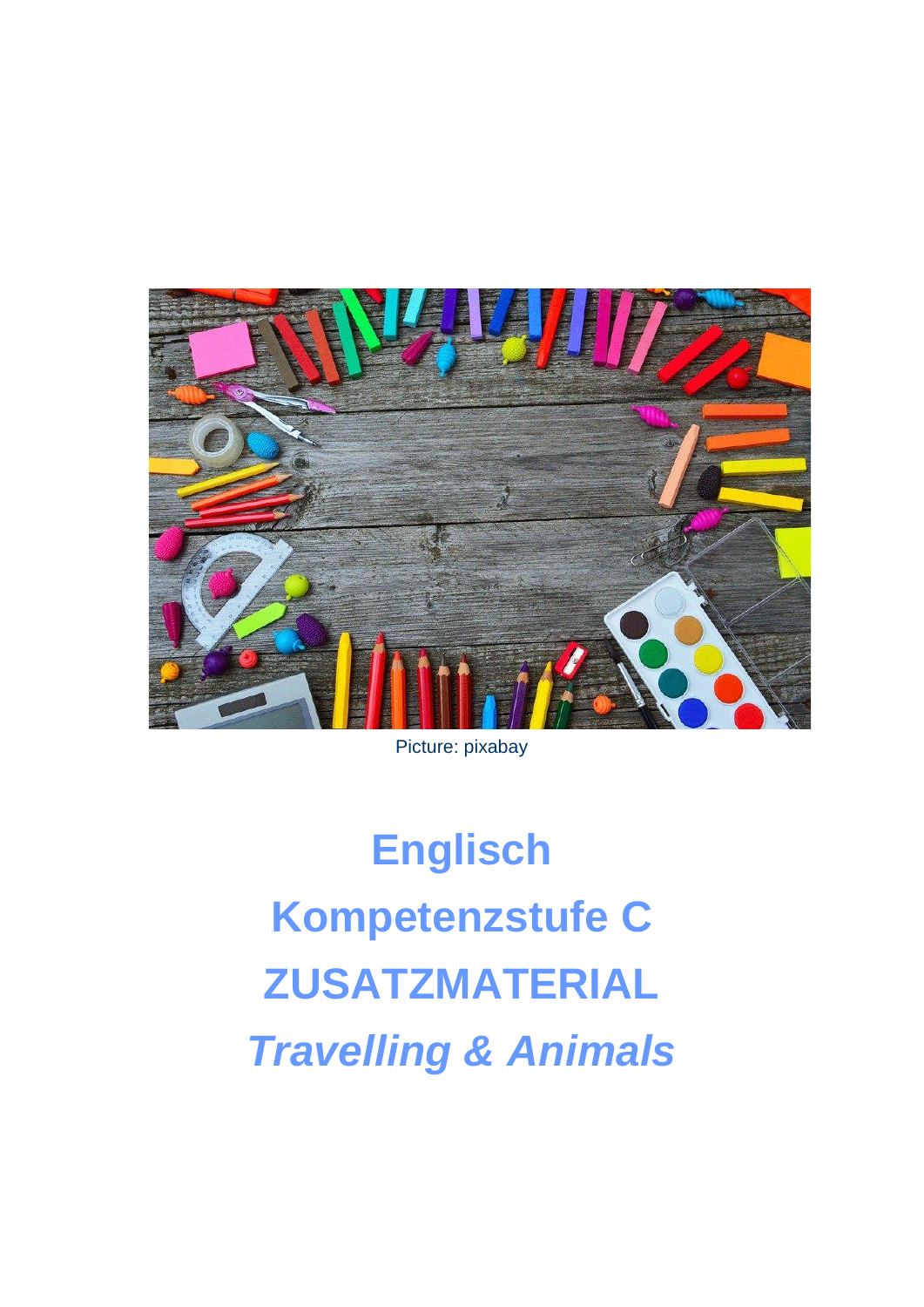

# **Liebe Schülerinnen und Schüler,**

## **Herzlich willkommen!**

Diese Aktivitäten sind Zusatzmaterial zur Wiederholung von gängigem Wortschatz und Grammatik der 5. und 6. Klasse.

Hier findet ihr einige Tipps für das Lesen der Texte:



Picture: Pixabay

- Überfliegt einen Text am Anfang. Das nennt man **SKIMMING**. Konzentriert Euch darauf, was ihr versteht.
	- **Unterstreicht, markiert und macht Notizen** über die Informationen, die ihr für die jeweilige Aufgabe braucht. Vielleicht könnt ihr eine Mindmap für die Texte erstellen?
- Wenn ihr einige Wörter nicht versteht, versucht **aus dem Zusammenhang** zu erschließen, was diese **Wörter in dieser Situation** bedeuten könnten. Nutzt auch Wortschatzaufgaben und Fußnoten<sup>1</sup> oder fragt eure Kursleitungen nach Wörterlisten.

### Für das Schreiben:



- •Fangt mit kurzen Sätzen oder Wörtern in Lückenaufgaben an.
- •Macht zunächst einen Plan mit Stichwörtern, die ihr im Text nutzt.
- •Überlegt Euch einen guten ersten Satz. Vielleicht findet Ihr Ideen in den Lesetexten.

Picture: Pixabay

 $\overline{\phantom{a}}$ 

### Für Grammatik und Wortschatz:

- Richtet euch nach den Beispielsätzen (*example*).
- Kontrolliert die Sätze, indem ihr sie von hinten nach vorne durchlest.
- Organisiert Wörter in Mindmaps zu einem bestimmten Thema.

Nach den Übungen findet ihr eine "Ampel" zur Selbsteinschätzung *Self-assessment*. Kreuzt an wie die Aufgabe war. EXEXEXEXEXEXEX

Wendet euch an eure Kursleitungen, wenn ihr Fragen habt und wenn ihr fertig seid.

### **Have fun with English!**

| $\rightarrow$ Self-assessment                          |
|--------------------------------------------------------|
| For me, this task is                                   |
| $\square$ $\odot$ $\odot$ $\odot$ $\odot$ easy and fun |
| $\square$ $\odot$ $\odot$ good, but not quite sure     |
| $\square \otimes$ difficult                            |

<sup>1</sup> *footnote* = Fußnote. Tipp: wenn es für euch zu viele Fußnoten sind, deckt den unteren Abschnitt einfach ab!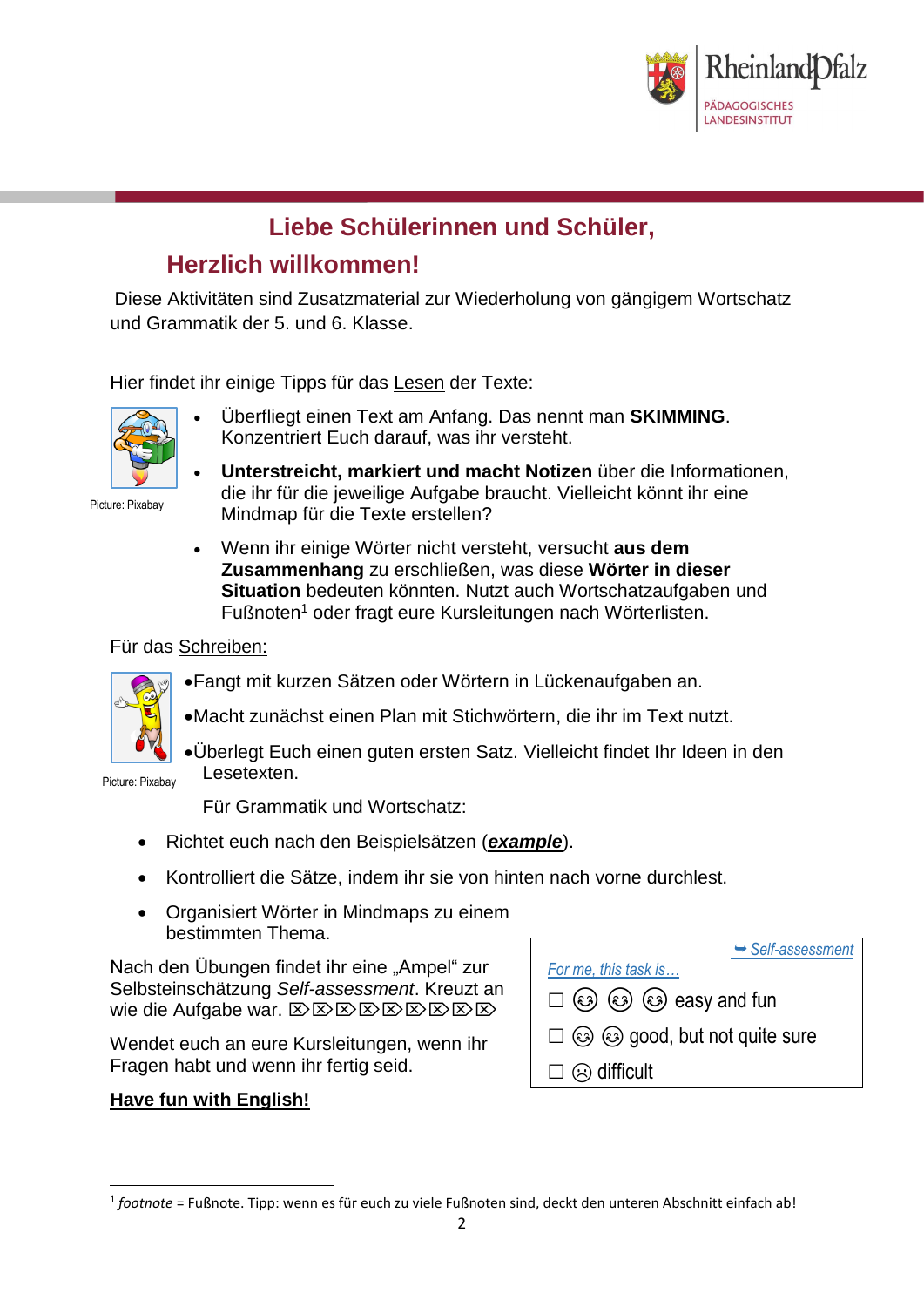

Foto: pixabay

## **Zusatzmaterial für 5th and 6th formers**

### **Simple present 5th and 6th formers**

Do you remember Laura and Harry from the Travelling stories? Now they find this little story about a horse called *Wind of the East* and a girl called Maria. If you still have enough time, you can read the story as well. But you have to fill in the gaps!



**Task 1.** Fill in the gaps with the correct forms of simple present! *Füllt die Lücken mit richtigen simple present Formen!*

- 1 Hi, I am Maria. I live in Brighton and I love riding my horse! My
- 2 horse's name is Wind of the East, but I call her just Windy.
- 3 Windy is 9 years old and she \_\_\_\_\_\_\_\_\_\_ (love) carrots. She
- 4 \_\_\_\_\_\_\_\_\_\_ (eat) a lot of carrots but she also \_\_\_\_\_\_\_\_\_\_
- 5 (like) apples and hay.
- 6 My younger brother's name is Jason and he is 9 years old, too. Sometimes he
- 7 \_\_\_\_\_\_\_\_\_\_ (be) very nice, but sometimes he can be naughty and he \_\_\_\_\_\_\_\_\_\_
- 8 (get) on my nerves. He \_\_\_\_\_\_\_\_\_\_ (study) at a primary school near our house.
- 9 Jason never \_\_\_\_\_\_\_\_\_\_ (forget) his homework it's unbelievable! In the afternoon
- 10 he usually \_\_\_\_\_\_\_\_\_\_ (play) with his friends in the playground or \_\_\_\_\_\_\_\_\_\_ (go)
- 11 online. Jason also \_\_\_\_\_\_\_\_\_\_ (like) music very much and he \_\_\_\_\_\_\_\_\_\_ (learn) to
- 12 play the guitar.
- 13 My mother's name is Anne. She is always at home and she is 42 years old. On a
- 14 weekday she **configure (get up) at seven o'clock and configure (make)**
- 15 breakfast for us. Later she \_\_\_\_\_\_\_\_\_\_\_ (clean) our house. She is a brilliant cook and
- 16 \_\_\_\_\_\_\_\_\_\_ (cook) great meals. I love her bacon, potatoes and cabbage! In her free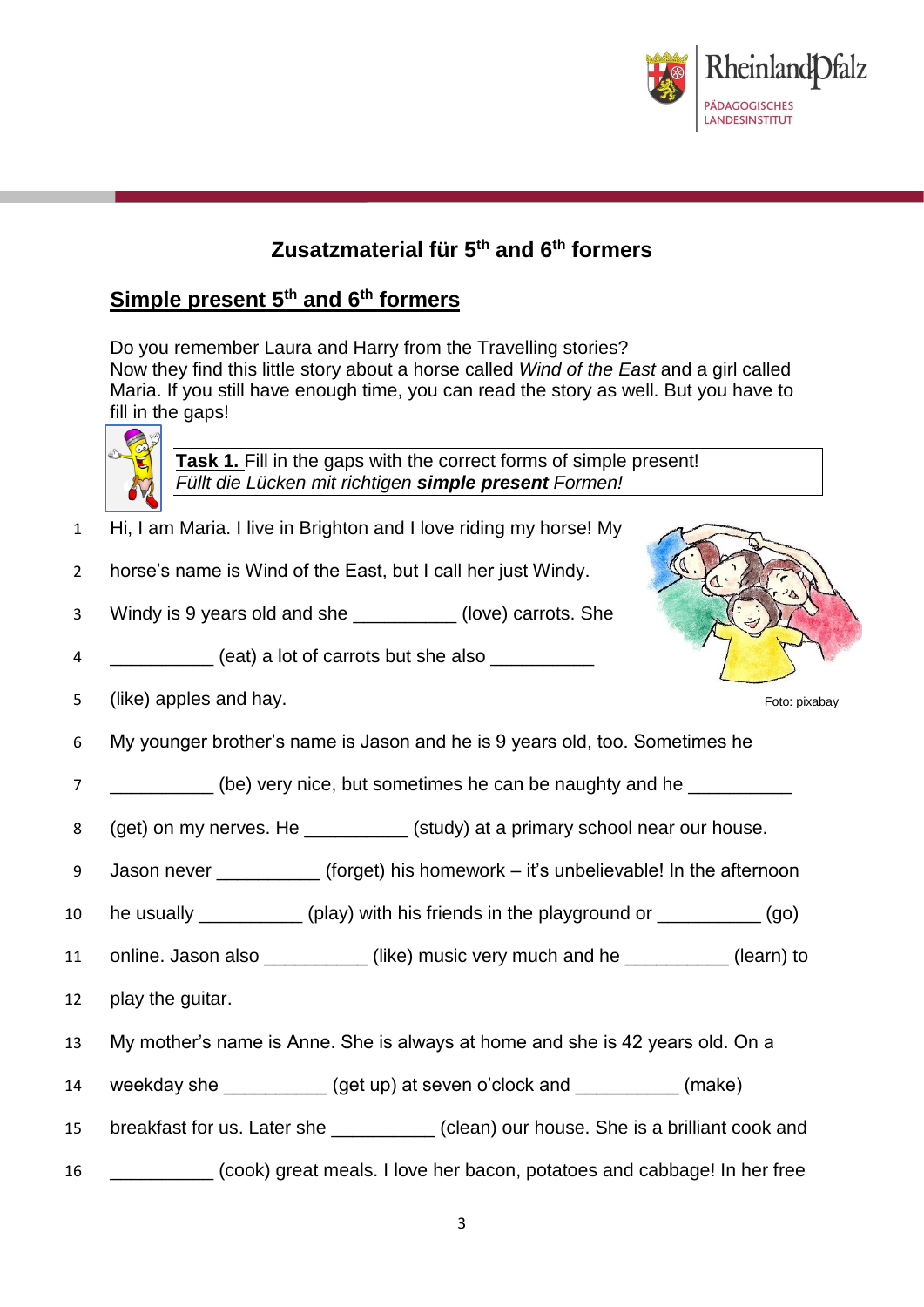

| 17 |                          | time she ____________ (read) books and _____________ (watch) films on TV. She     |  |  |
|----|--------------------------|-----------------------------------------------------------------------------------|--|--|
| 18 |                          | sometimes _____________(listen) to music.                                         |  |  |
| 19 |                          | My father's name is Luke and he is 44 years old. He is a firefighter and he       |  |  |
| 20 |                          | ___________ (work) late. He always __________ (go) to work in the evening and     |  |  |
| 21 |                          | (come) back home in the morning when we are having breakfast. He is               |  |  |
| 22 |                          | a good singer and he ___________ (sing) in a band in his free time.               |  |  |
| 23 |                          | My grandparent's names are Gertie and James. Their house is far from our house,   |  |  |
| 24 |                          | so we __________ (can't visit) them very often. They __________ (live) on a farm  |  |  |
| 25 |                          | and there are cows, hens and sheep. And Windy lives there, too! My Granny is 67   |  |  |
| 26 |                          | years old and she always ___________ (bake) delicious cakes and she ___________   |  |  |
| 27 |                          | (tell) wonderful stories. She ___________(love) going to the cinema and reading   |  |  |
| 28 |                          | adventure novels, but she ____________ (hate) computers and the internet! My      |  |  |
| 29 |                          | Grandpa is 70 years old and he ____________ (have) no hobbies, he always          |  |  |
| 30 |                          | __________ (work) on the farm. But he is really funny, he __________ (tell) great |  |  |
| 31 | jokes. I love my family! |                                                                                   |  |  |

|                   |                                                                                                                              | $ightharpoonup$ Self-assessment |
|-------------------|------------------------------------------------------------------------------------------------------------------------------|---------------------------------|
| For me, task 4 is |                                                                                                                              |                                 |
|                   | $\Box$ $\odot$ $\odot$ $\odot$ $\odot$ easy and fun $\Box$ $\odot$ $\odot$ good, but not quite sure $\Box$ $\odot$ difficult |                                 |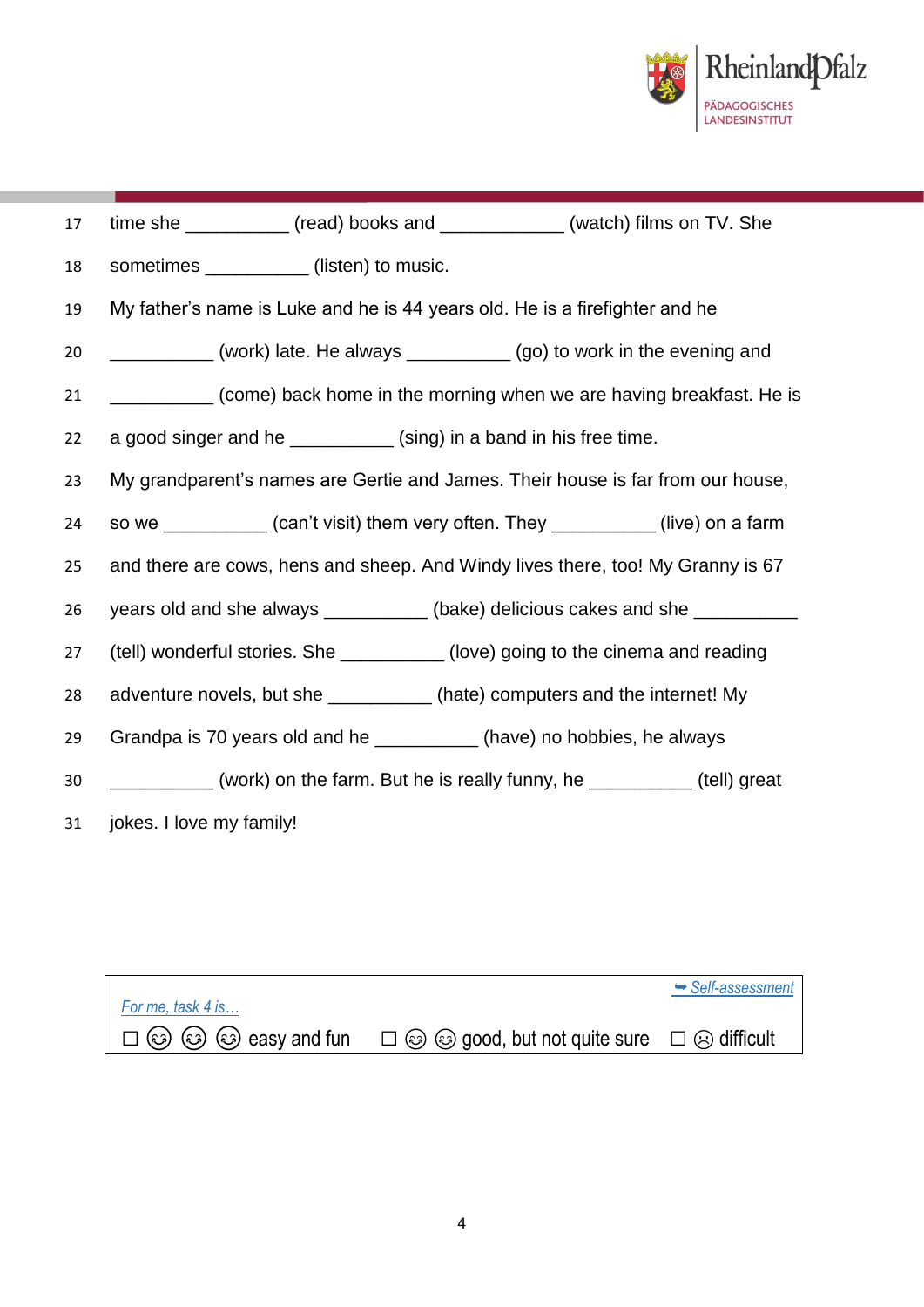

## **What our pets always do…**

**Task 2.** Read the text and a) tick $(\boxtimes)$  the correct answers b) underline the words **always, often, sometimes, never**. *Lest den Text und a) kreuzt die richtigen Antworten an b) unterstreicht im Text die Wörter* **always, often, sometimes** *und* **never.**

- 1 Harry: Do you always travel without your cat?
- 2 Laura: I sometimes take my cat Molly with me when I travel to my grandma, but my
- 3 mother and I often travel without animals.
- 4 Harry: As you see, I never travel without my dog. Plusje is so nice: in the morning, he
- 5 usually wakes me up.
- 6 Laura: So, you never use an alarm clock?
- 7 Harry: No, I never use alarm clocks when I am on holiday. My dog Plusje always
- 8 knows what time of the day it is.

Please tick the correct statements.

- **A1** Laura never travels without her cat.
- **A2** Harry always travels with his dog.
- **A3** Harry always leaves his dog at home when he travels.
- **B1** Laura's cat always knows what time it is.
- **B2** Harry's dog always knows what time it is.
- **B3** Laura often travels without pets.
- **C1** Harry never needs alarm clocks on holidays.
- **C2** Harry sometimes needs alarm clocks on holidays.
- **C3** Harry always needs alarm clocks on holidays.

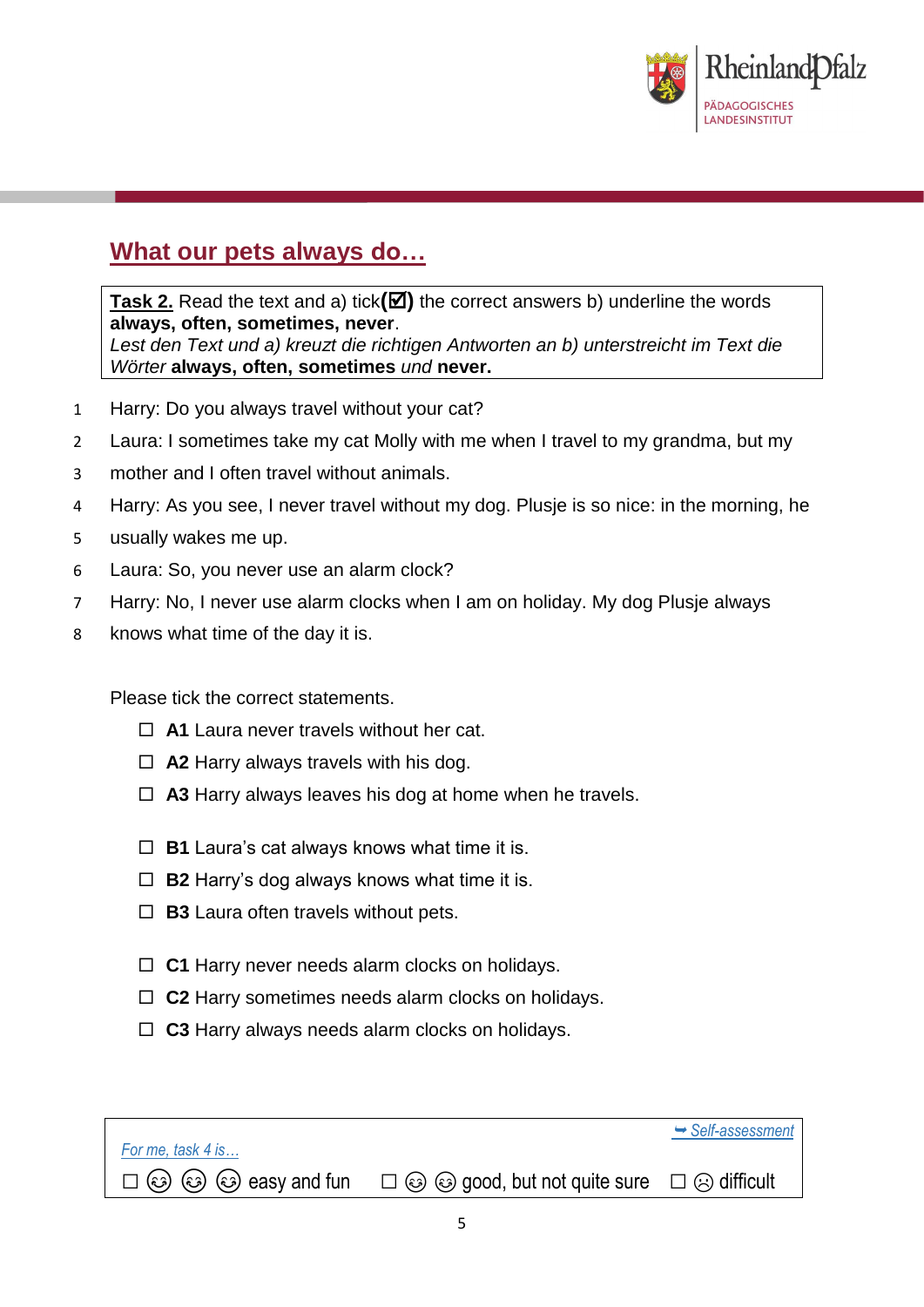

#### **5 th and 6th formers**

Laura and Harry are travelling on the train together. Their journey is very long. When they are done talking about animals, Laura and Harry notice that speaking English is fun, even if **sometimes** they do not know how to say something correctly. They want to talk about things that happen **often** or **sometimes** or **always**.

Häufigkeitsadverbien (Adverbs of frequency)

Mit den Signalwörtern always (immer), sometimes (manchmal), often (oft), never (niemals), in the morning/ afternoon (vormittags / nachmittags) sprichst du über Dinge im simple present, die wiederholt passieren. Die Wortstellung im Satz ist hier besonders wichtig.

**Task 3.** Let's find out how often you do an activity? What's the correct order? Fill in *sometimes, never, usually, often, always Wie oft passiert das, was man mit … beschreibt?*

| $\circledcirc\circ$ |        |                                                                                                                             |                               |
|---------------------|--------|-----------------------------------------------------------------------------------------------------------------------------|-------------------------------|
| $\odot\odot$        |        |                                                                                                                             |                               |
| $\odot$             |        |                                                                                                                             |                               |
| $\odot$             |        |                                                                                                                             |                               |
| ☺                   |        |                                                                                                                             |                               |
|                     |        |                                                                                                                             |                               |
| For me, task 4 is   |        |                                                                                                                             | $\rightarrow$ Self-assessment |
| (ಟಿ)                | (هَءَ) | $\circled{e}$ easy and fun $\square$ $\circled{e}$ $\circled{e}$ good, but not quite sure $\square$ $\circled{e}$ difficult |                               |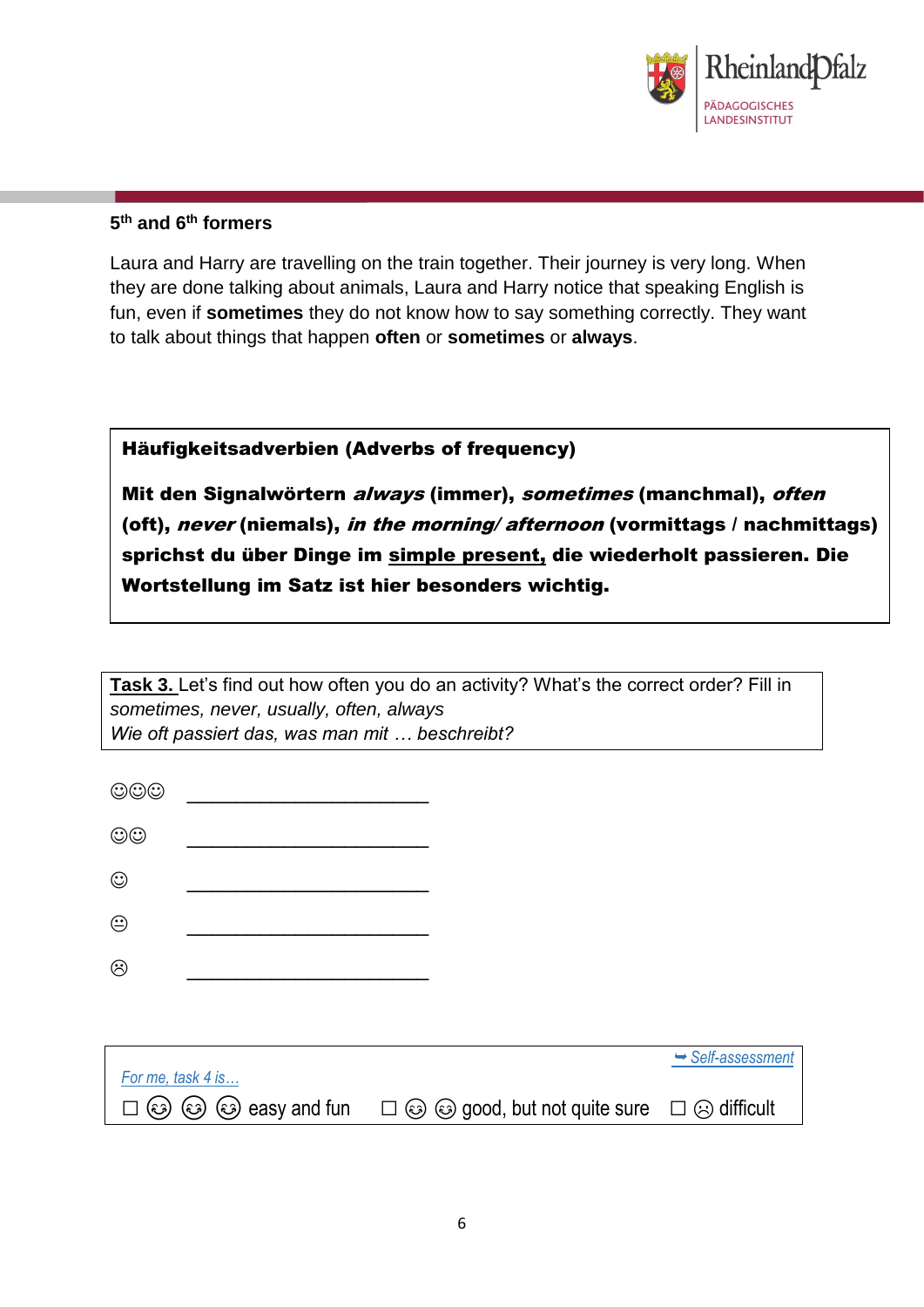



**Task 4.** What do YOU *sometimes, never, usually, often, always* do in your summer holidays? Write seven sentences!

**Example:** *I sometimes play tennis.*

**HELP**: play (football, games, tennis…) / ride my bike / go swimming / learn English / visit my grandparents / go to the cinema / meet my friends…

\_\_\_\_\_\_\_\_\_\_\_\_\_\_\_\_\_\_\_\_\_\_\_\_\_\_\_\_\_\_\_\_\_\_\_\_\_\_\_\_\_\_\_\_\_\_\_\_\_\_\_\_\_\_\_\_\_\_

|                   |                                                                                 | Self-assessment |
|-------------------|---------------------------------------------------------------------------------|-----------------|
| For me, task 4 is |                                                                                 |                 |
|                   | ⓒ ⓒ ⓒ easy and fun $\square$ ⓒ @ good, but not quite sure $\square$ ⓒ difficult |                 |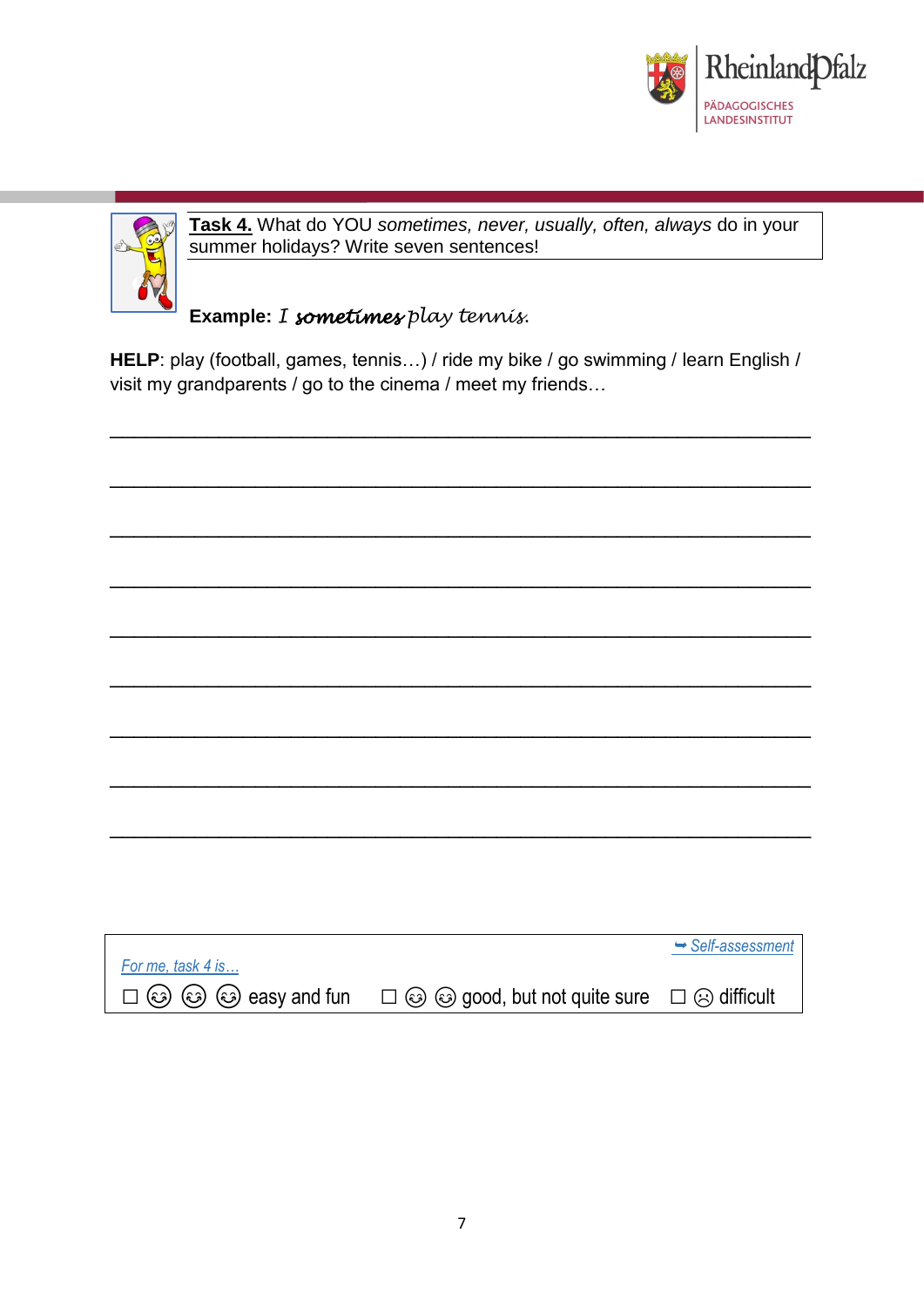

Laura's and Harry's trip on the train is exciting because they are talking about interesting things. Laura tells Harry about her favourite comic: Theo, the tiger & his jungle friends. The stories are about the adventures and funny games of a tiger, an elephant, a monkey and a dolphin.



### **Task 5.**

Write nine sentences about *Theo*, the happy tiger! What does he do **every week?** How often does he do the activity (never, sometimes…) – what do you think?

*Schreibt neun Sätze über Theo. Was macht er jede Woche? Wie oft? Was meint ihr?*

| What does Theo do? | When? |
|--------------------|-------|
|--------------------|-------|

- 0. get up *early in the morning*
- 
- 2. meet his friend Leon, the monkey *after breakfast*
- 3. play coconut-ball with Leon *before lunch*
- 4. play tricks on Bumba, the elephant *after lunch*
- 5. sleep on a tree for a while *in the afternoon*
- 6. go swimming with Dolphy, the dolphin *after sleeping*
- 7. hunt his dinner *before dinner*
- 8. have dinner with his uncle Scarface *at 7 pm*
- 9. listen to his uncle's old stories *after dinner*
- 10. meet Judy in the Jungle-Bar and dance *around 9 pm*

1. catch a rabbit *before breakfast*



## 0. *Theo never (sometimes…) gets up early in morning.*

\_\_\_\_\_\_\_\_\_\_\_\_\_\_\_\_\_\_\_\_\_\_\_\_\_\_\_\_\_\_\_\_\_\_\_\_\_\_\_\_\_\_\_\_\_\_\_\_\_\_\_\_\_\_\_\_\_\_

\_\_\_\_\_\_\_\_\_\_\_\_\_\_\_\_\_\_\_\_\_\_\_\_\_\_\_\_\_\_\_\_\_\_\_\_\_\_\_\_\_\_\_\_\_\_\_\_\_\_\_\_\_\_\_\_\_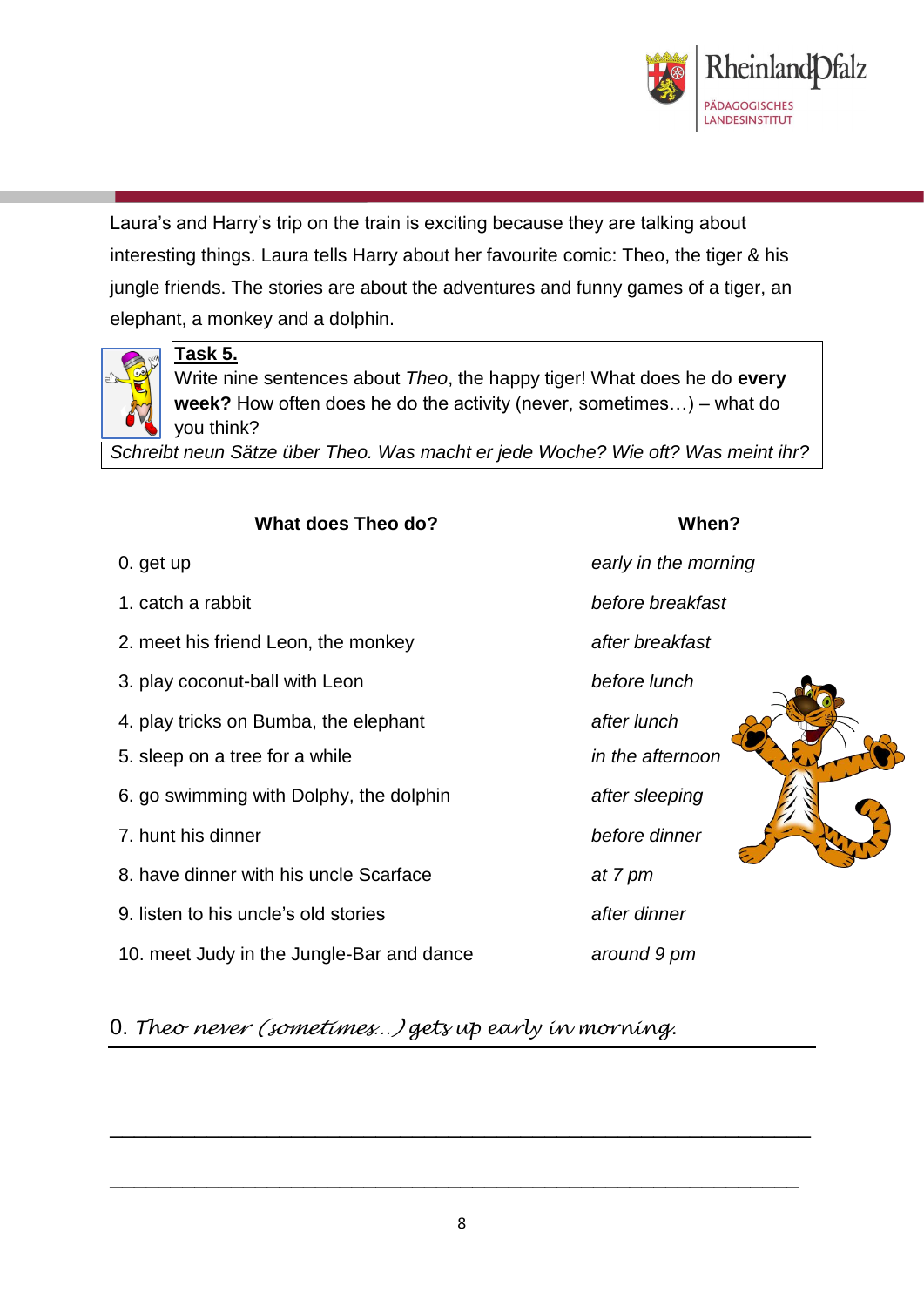

One extra sheet with lines for the task:

|                       |                                                    | Self-assessment           |
|-----------------------|----------------------------------------------------|---------------------------|
| For me, task 4 is     |                                                    |                           |
|                       |                                                    |                           |
| ☺<br>ⓒ ⓒ easy and fun | $\square$ $\odot$ $\odot$ good, but not quite sure | $\square \odot$ difficult |
|                       |                                                    |                           |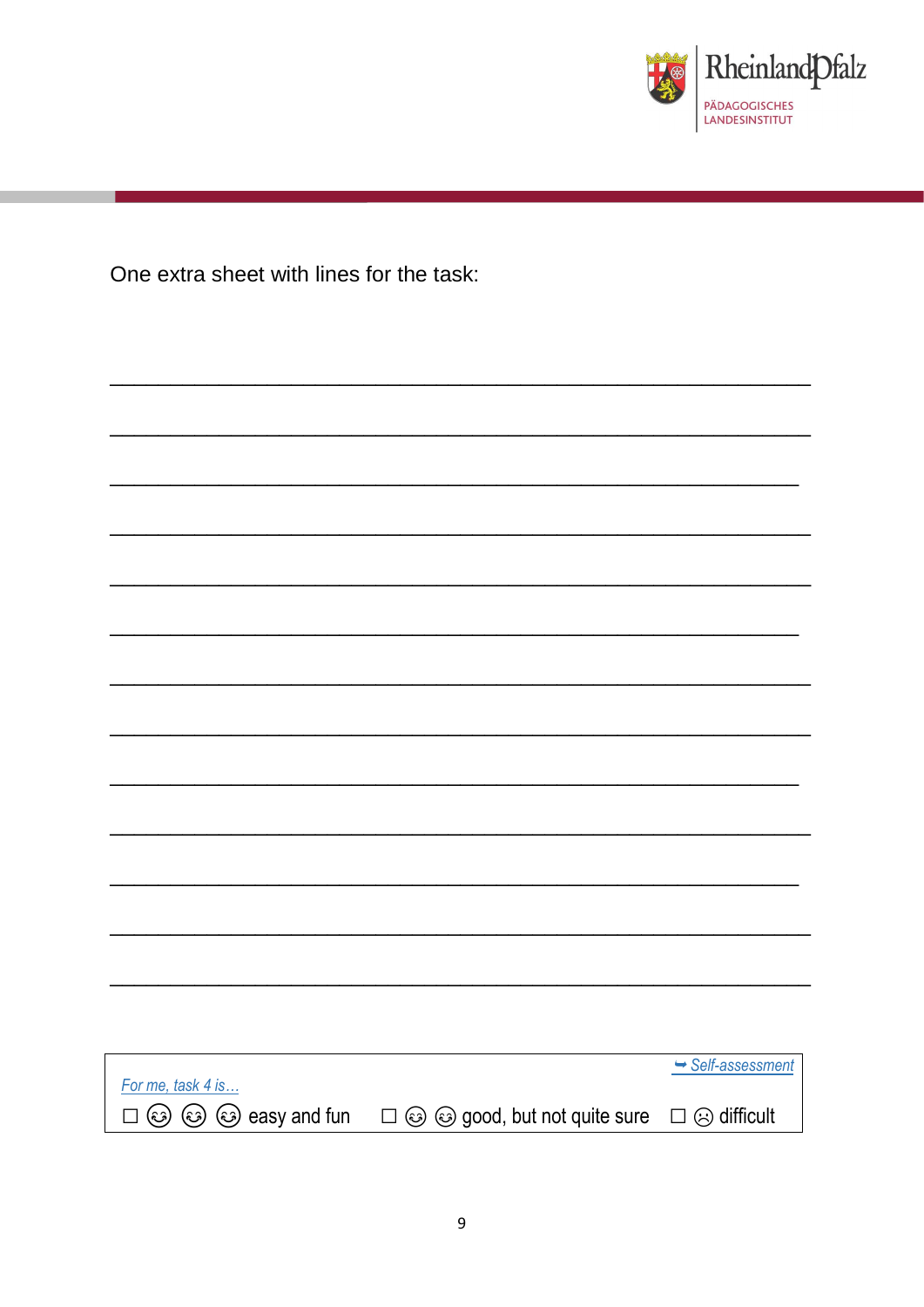

# **Talking about the future. But this future is tricky!!! Be careful!**



**Task 6.** Complete the sentences. Choose the correct words in brackets **( )** and write them in English in the correct form.

 $\Box$  1. Maybe some people \_\_\_\_\_\_\_\_\_\_\_\_\_\_\_\_\_\_\_\_\_ on the moon in 2050.

(wohnen/werden wohnen)

□ 2. Our seas \_\_\_\_\_\_\_\_\_\_\_\_\_\_\_\_\_\_\_\_\_\_\_\_\_\_ cleaner in the year 2050. (sind

nicht/werden nicht sein)

3. I \_\_\_\_\_\_\_\_\_\_\_\_\_\_\_\_\_\_\_\_\_\_\_\_\_\_\_\_ an electric car when I'm older.

\_\_\_\_\_\_\_\_\_\_\_\_\_\_\_\_\_\_\_\_\_\_\_\_\_\_\_\_\_\_\_\_\_\_\_\_\_\_\_\_\_\_\_\_\_\_\_\_\_\_\_\_\_\_\_\_\_\_\_\_\_\_\_\_\_

\_\_\_\_\_\_\_\_\_\_\_\_\_\_\_\_\_\_\_\_\_\_\_\_\_\_\_\_\_\_\_\_\_\_\_\_\_\_\_\_\_\_\_\_\_\_\_\_\_\_\_\_\_\_\_\_\_\_\_\_\_\_\_\_\_

\_\_\_\_\_\_\_\_\_\_\_\_\_\_\_\_\_\_\_\_\_\_\_\_\_\_\_\_\_\_\_\_\_\_\_\_\_\_\_\_\_\_\_\_\_\_\_\_\_\_\_\_\_\_\_\_\_\_\_\_\_\_\_\_\_

\_\_\_\_\_\_\_\_\_\_\_\_\_\_\_\_\_\_\_\_\_\_\_\_\_\_\_\_\_\_\_\_\_\_\_\_\_\_\_\_\_\_\_\_\_\_\_\_\_\_\_\_\_\_\_\_\_\_\_\_\_\_\_\_

(werde haben).

**Task 7.** Write three more sentences about your future! *Schreibt noch drei Sätze über eure Zukunft!*

|                                                        |                                                                                | $\rightarrow$ Self-assessment |
|--------------------------------------------------------|--------------------------------------------------------------------------------|-------------------------------|
| For me, task 4 is                                      |                                                                                |                               |
| $\square$ $\odot$ $\odot$ $\odot$ $\odot$ easy and fun | $\square$ $\odot$ $\odot$ good, but not quite sure $\square$ $\odot$ difficult |                               |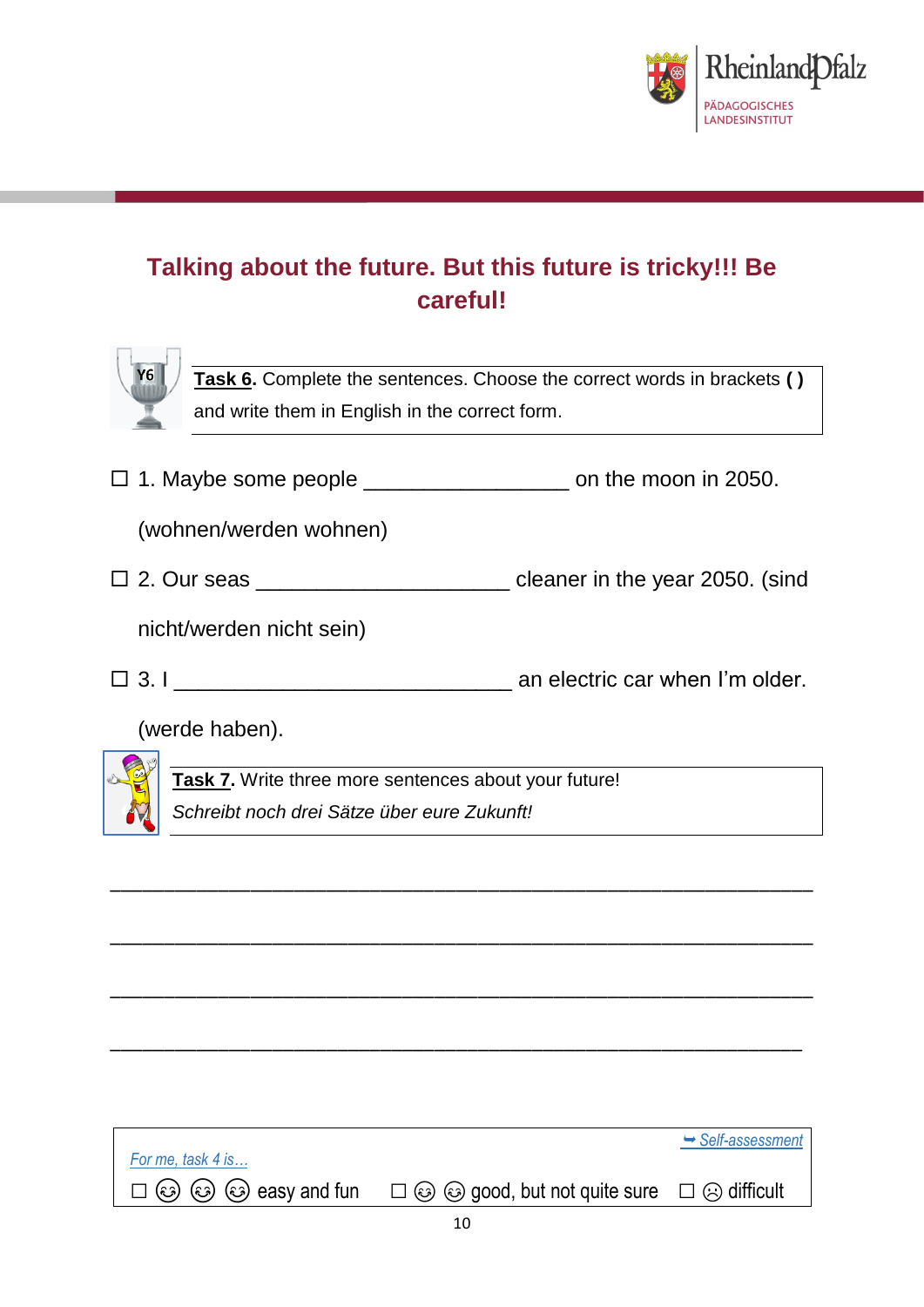



**Task 8.** Now you are asking a fortune teller questions about the future. Write down 8 questions. You can use the box for help.



*Stelle der Wahrsagerin 8 Fragen über die Zukunft. Du kannst hierzu die Hilfen in der Box benutzen.*

|      |               | have a lot of friends                 |              |
|------|---------------|---------------------------------------|--------------|
|      |               | live in a city ______________         |              |
|      |               | have children                         |              |
|      |               | have a pet/dog/                       |              |
|      | my parents    | be married/s <u>ingle/…__________</u> | in 2025?     |
|      |               | live in Australia/USA                 |              |
|      | my friend     | have lots of money <b>have less</b>   | in 2100?     |
| Will |               | have a car/boat/                      |              |
|      | <b>Thomas</b> | have a small/big house/               | when I'm 30? |
|      | Anne          | be a pop star/teacher/                | when I'm 25? |
|      |               | have a good/safe/ job                 |              |
|      |               | still live at home                    |              |
|      |               |                                       |              |
|      |               | have long/short/ hair                 |              |
|      |               | still visit my parents                |              |
|      |               |                                       |              |
|      |               |                                       |              |
|      |               |                                       |              |

| (8)               |                                                                                                                      |                                 |  |
|-------------------|----------------------------------------------------------------------------------------------------------------------|---------------------------------|--|
|                   |                                                                                                                      | $ightharpoonup$ Self-assessment |  |
| For me, task 4 is | $\Box$ $\odot$ $\odot$ $\odot$ easy and fun $\Box$ $\odot$ $\odot$ good, but not quite sure $\Box$ $\odot$ difficult |                                 |  |

(6) \_\_\_\_\_\_\_\_\_\_\_\_\_\_\_\_\_\_\_\_\_\_\_\_\_\_\_\_\_\_\_\_\_\_\_\_\_\_\_\_\_\_\_\_\_\_\_\_\_\_\_\_\_\_\_\_\_\_\_\_\_\_\_\_\_\_\_\_\_